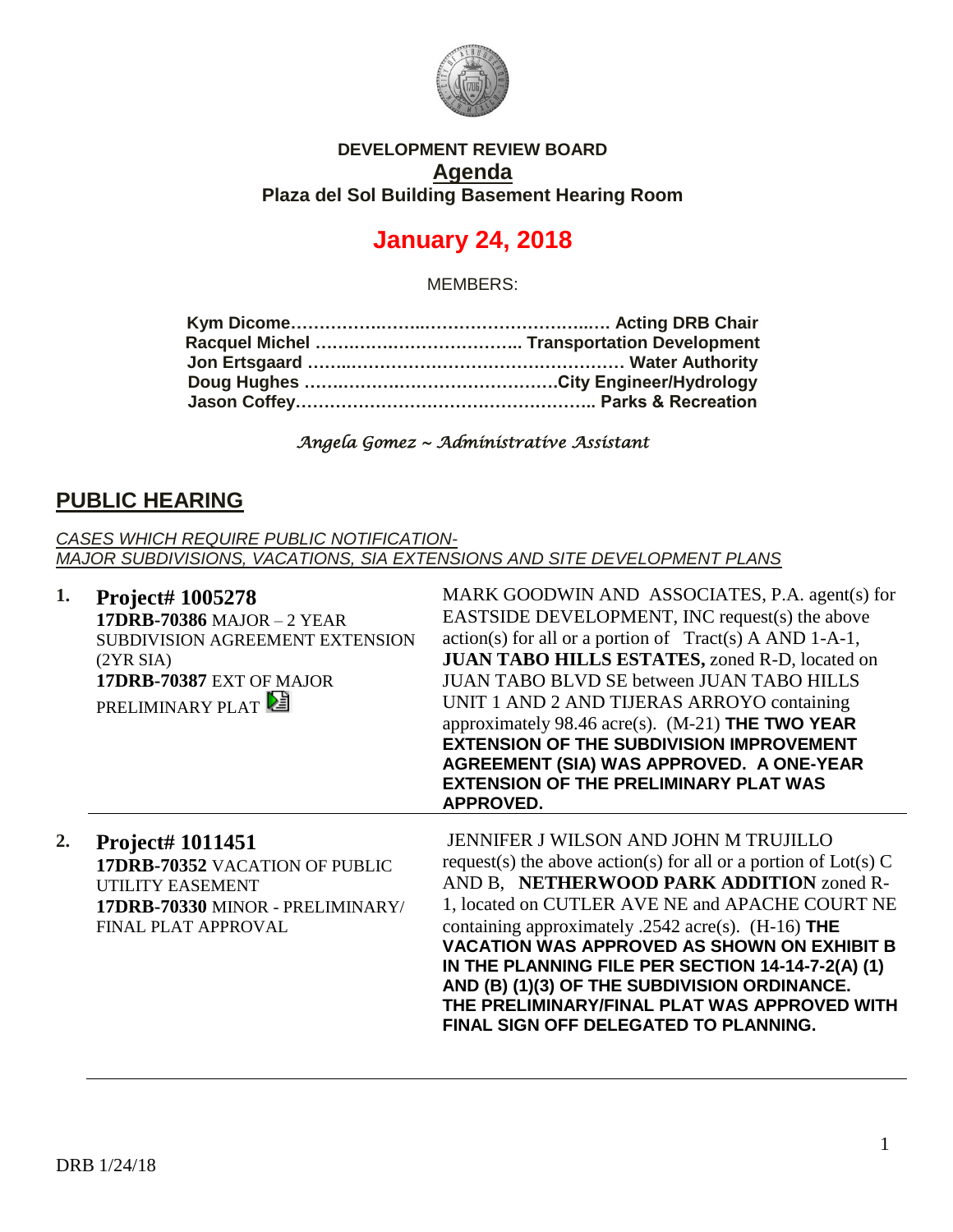| 3. | Project# 1006833<br>17DRB-70356 VACATION OF PUBLIC<br><b>EASEMENT</b><br>17DRB-70357 BULK LAND VARIANCE<br>17DRB-70358 MINOR - PRELIMINARY/<br>FINAL PLAT APPROVAL | BOHANNAN HUSTON INC agent(s) for BEN E KEITH<br>COMPANY request(s) the above action(s) for all or a<br>portion of Lot(s) 1-A, 8, AND 16, UNSER TOWN<br><b>CROSSING</b> located on UNSER BLVD NW between LOS<br>VOLCANES RD NW and FORTUNA RD NW containing<br>approximately 69.89 acre(s). (J-9 AND 10) [deferred from<br>1/3/18] THE VACATION WAS APPROVED AS SHOWN ON<br><b>EXHIBIT B IN THE PLANNING FILE PER SECTION 14-</b><br>14-7-2(A) (1) AND (B) (1)(3) OF THE SUBDIVISION<br><b>ORDINANCE.</b><br>THE BULK LAND VARIANCE WAS APPROVED<br>WITH THE SIGNING OF THE INFRASTRUCTURE LIST<br><b>DATED:</b><br>THE PRELIMINARY/FINAL PLAT WAS APPROVED WITH<br><b>FINAL SIGN OFF DELEGATED TO</b> |
|----|--------------------------------------------------------------------------------------------------------------------------------------------------------------------|-------------------------------------------------------------------------------------------------------------------------------------------------------------------------------------------------------------------------------------------------------------------------------------------------------------------------------------------------------------------------------------------------------------------------------------------------------------------------------------------------------------------------------------------------------------------------------------------------------------------------------------------------------------------------------------------------------|
| 4. | <b>Project #1011397</b><br>17DRB-70373 - SITE PLAN for BUILDING<br>PERMIT <sup>2</sup>                                                                             | VIGIL & ASSOCIATES ARCHITECTURAL GROUP<br>agent(s) for THE HUGHES FAMILY, LLC request(s) the<br>above action(s) for all or a portion of $Lot(s)$ 29, TRACT A,<br>Block(s) 4, NORTH ALBUQUERQUE ACRES Unit(s)<br>B, zoned SU-2/M-1, located on BEVERLY HILLS east of<br>SAN MATEO BLVD NE containing approximately .893<br>acre(s). $(B-18)$ [deferred from 1/10/18, 1/17/18] WITH THE<br>SIGNING OF THE INFRASTRUCTURE LIST DATED<br>1/10/18 AND WITH AN APPROVED CONCEPTUAL<br><b>GRADING AND DRAINAGE PLAN, THE SITE</b><br>DEVELOPMENT PLAN FOR BUILDING PERMIT WAS<br>APPROVED WITH FINAL SIGN-OFF DELEGATED TO<br>CITY ENGINEER AND TO PLANNING.                                                 |

# **MINOR CASES**

*SITE DEVELOPMENT PLANS (EPC FINAL SIGN-OFF) AMENDED PLANS AND MASTER DEVELOPMENT PLANS (CITY COUNCIL FINAL SIGN-OFF)*

#### **5. Project# 1011099**

**18DRB-70011** EPC APPROVED SITE PLAN for BUILDING PERMIT **(16EPC-40085)** 

CONSENSUS PLANNING agent(s) for TITAN DEVELOPMENT/CEDAR INVESTORS LLC request(s) the above action(s) for all or a portion of  $Lot(s)$  4A AND 5-9, Block(s) 4, **BROWNWELL AND LAILS HIGHLAND ADDITION,** zoned SU-2 FOR CMU, located on MULBERRY ST NE between COPPER AVE NE and CENTRAL AVE NE containing approximately .747 acre(s). (K-15) **DEFERRED TO 2/14/18.**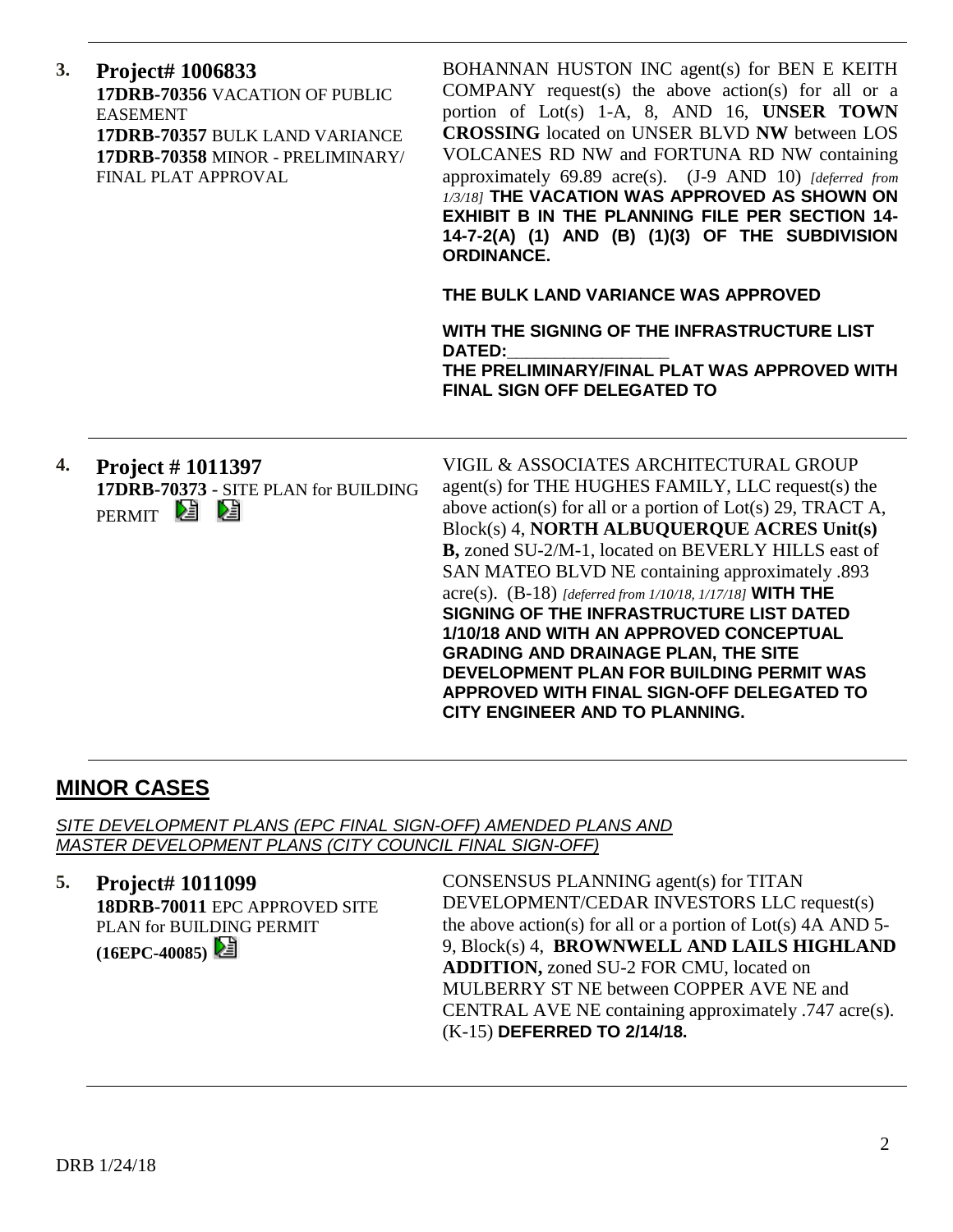| 6. | <b>Project# 1004677</b><br>17DRB-70376 - EPC APPROVED SITE<br>PLAN for BUILDING PERMIT<br>(17EPC-40027)                                           | MULLEN HELLER ARCHITECTURE agent(s) for<br>COUNTRY CLUB PARTNERS, LLC request(s) the above<br>$action(s)$ for all or a portion of $Lot(s)$ 5, <b>COUNTRY CLUB</b><br>PLAZA SUBDIVISION zoned SU-2 FOR CLD, located on<br>LAGUNA BLVD SW between CENTRAL AVE SW AND<br>CHACOMA PL SW containing approximately 1.63 acre(s).<br>$(J-13)$ [deferred from 1/3/18, 1/10/18, 1/17/18] THE SITE<br>DEVELOPMENT PLAN FOR BUILDING PERMIT WAS<br>APPROVED WITH FINAL SIGN-OFF DELEGATED TO<br>THE WATER AUTHORITY AND TO PLANNING.                                                                                            |
|----|---------------------------------------------------------------------------------------------------------------------------------------------------|----------------------------------------------------------------------------------------------------------------------------------------------------------------------------------------------------------------------------------------------------------------------------------------------------------------------------------------------------------------------------------------------------------------------------------------------------------------------------------------------------------------------------------------------------------------------------------------------------------------------|
| 7. | <b>Project# 1003445</b><br>17DRB-70368 - SITE PLAN for<br><b>SUBDIVISION AMENDMENT</b><br>$17DRB-70370 - SITE PLAN for$<br><b>BUILDING PERMIT</b> | SBS CONSTRUCTION, LLC agent(s) for JBC2, LLC<br>request(s) the above action(s) for all or a portion of $Lot(s)$<br>A-2, FOUNTAIN HILLS PLAZA zoned SU-1 PDA FOR<br>C-3 USES, located on PARADISE BLVD NW between<br>DAVENPORT ST NW and LOMA FUENTE AVE NW<br>containing approximately 7.0005 acre(s). (C-12) [deferred from<br>1/10/18, 1/17/18] THE AMENDED SITE PLAN FOR BUILDING<br>SUBDIVISION WAS APPROVED WITH FINAL SIGN OFF<br>DELEGATED TO PLANNING. THE SITE DEVELOPMENT<br>PLAN FOR BUILDING PERMIT WAS APPROVED WITH<br>FINAL SIGN-OFF DELEGATED TO THE WATER<br><b>AUTHORITY AND TO PLANNING.</b>      |
| 8. | Project# 1004167<br>17DRB-70229 EPC APPROVED SITE<br>PLAN for BUILDING PERMIT<br>(17EPC-40009)                                                    | CONSENSUS PLANNING agent(s) for GUARDIAN<br>$STORAGE$ request(s) the above action(s) for all or a portion<br>of Lot(s) 1, <b>BOSQUE PLAZA</b> zoned C-1(SC), located on<br>BOSQUE PLAZA LN NW near LA ORILLA NW and<br>COORS BLVD NW containing approximately 1.72 acre(s).<br>(E-12) [deferred from 8/30/17, 1/17/18] WITH THESIGING OF THE<br><b>INFRASTRUCTURE LIST DATED 1/24/18 AND WITH AN</b><br>APPROVED GRADING AND DRAINAGE PLAN STAMP<br>DATED 1/3/18, THE SITE DEVELOPMENT PLAN FOR<br><b>BUILDING PERMIT WAS APPROVED WITH FINAL SIGN-</b><br>OFF DELEGATED TO CITY ENGINEER AND TO<br><b>PLANNING.</b> |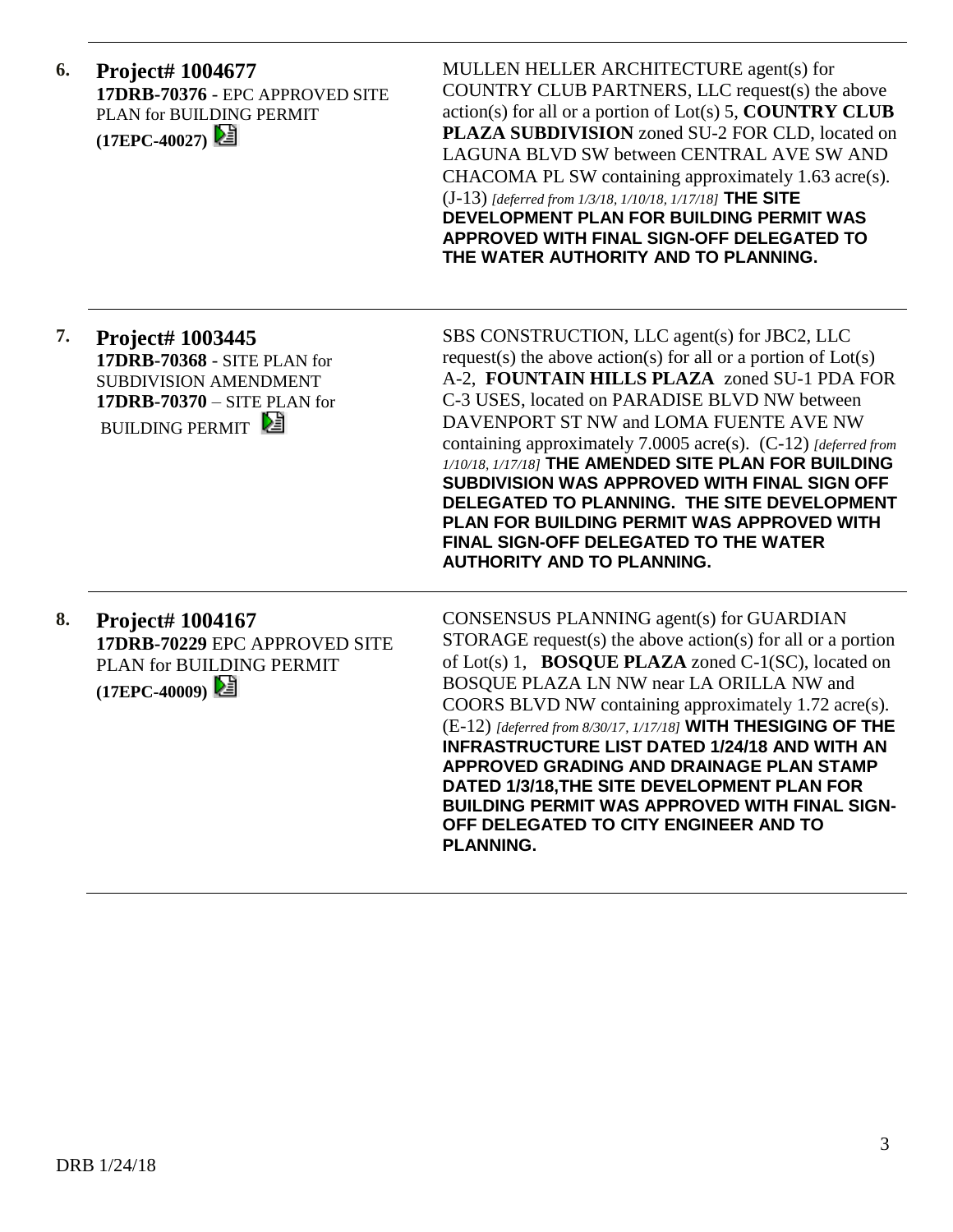**9. Project# 1003275 17DRB-70377** EPC APPROVED SITE PLAN for BUILDING PERMIT **(16EPC-40088)** 

CONSENSUS PLANNING agent(s) for TOM MCCULLUM request(s) the above action(s) for all or a portion of Lot(s) A-2, **HERITAGE MARKET PLACE** zoned SU-2/SU-1 PLANNED OFFICE AND COMMERCIAL DEVELOPMENT (WITH INCLUSION), located on SW corner OF LADERA DR NW and MARKET ST NW containing approximately 1 acre(s). (H-10) *[deferred from 1/3/18, 1/10/18]* **WITH AN APPROVED CONCEPTUAL GRADING AND DRAINAGE PLAN STAMP DATED 12/27/18,THE SITE DEVELOPMENT PLAN FOR BUILDING PERMIT WAS APPROVED WITH FINAL SIGN-OFF DELEGATED TO CITY ENGINEER AND TO PLANNING.**

## **10. Project# 1000901 17DRB-70369** MINOR - SITE PLAN FOR BUILDING PERMIT

HUITT-ZOLLARS, INC. agent(s) for ABCWUA request(s) the above action(s) for all or a portion of  $Lot(s)$  2-A, zoned SU-1, located on MIRANDELA ST NW south of MONTANO RD NW and east of COORS BLVD NW containing approximately 4.5 acre(s). (E-12) *[deferred from 12/20/17, 1/10/18]* **DEFERRED TO 2/21/18.**

### *MINOR PLATS, FINAL (MAJOR) PLATS, AMENDED PLATS AND PLANS*

- **11. Project# 1011480 18DRB-70016** MINOR - PRELIMINARY/ FINAL PLAT APPROVAL ARCH & PLAN LAND USE CONSULTANTS agent(s) for LEIGH RYAN/GUTIERREZ RVT request(s) the above action(s) for all or a portion of  $Lot(s)$  42, 43, & 44, **OXBOW BLUFF** zoned SU-3, located on CINNAMON TEAL LA NW between MOURNING DOVE LA NW and RIO GRANDE RIVER containing approximately 2 acre(s). (G-11) **INDEFINITELY DEFERRED.**
- **12. Project# 1011127 18DRB-70018** EXTENSION OF MAJOR PRELIMINARY PLAT

THE GROUP agent(s) for NAZISH LLC request(s) the above action(s) for all or a portion of  $Lot(s)$  29,  $Block(s)$  18, **NORTH ALBUQUERQUE ACRES Tract 3, Unit(s) 3,** zoned RD/5 DU/AC, located on CARMEL AVE NE between VENTURA ST NE and VILLAGE containing approximately 1 acre(s). (C-20) **A SIX-MONTH EXTENSION OF THE PRELIMINARY PLAT WAS APPROVED.**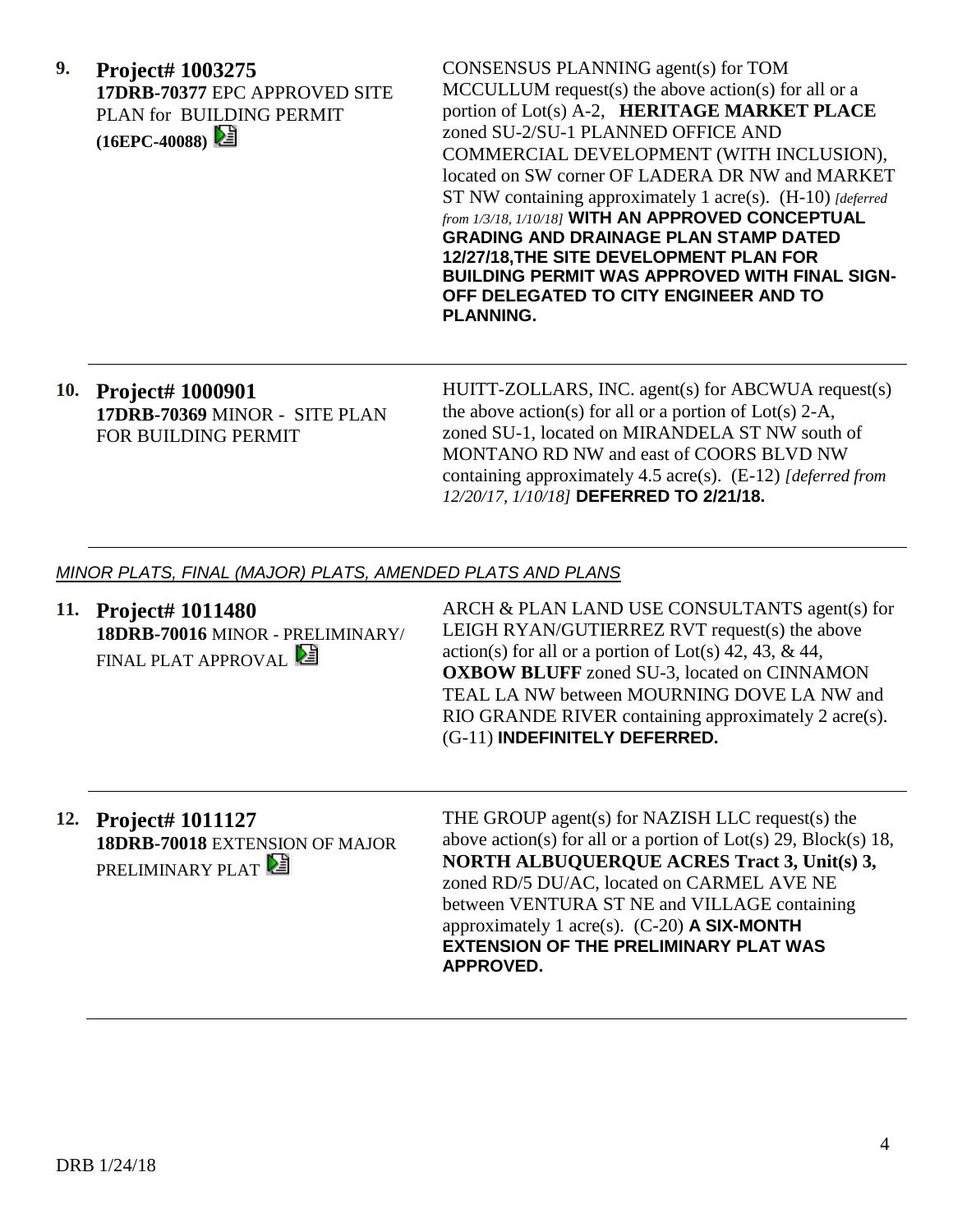| 13.        | Project# 1007672<br><b>18DRB-70013 MAJOR - 2YR SUBD</b><br><b>IMPROVMENTS AGREEMENT</b><br>EXTENSION (2YR SIA)               | LANA HUTCHISON/HUTCHISON PROPERTIES, LLC<br>request(s) the above action(s) for all or a portion of $Lot(s)$<br>30B, Block(s) 16, Tract(s) 1, <b>NORTH ALBUQUERQUE</b><br>ACRES Unit(s) 3, zoned RD/3 DU/AC, located on<br><b>GLENDALE AVE NE between BARSTOW ST NE and</b><br>VENTURA ST NE containing approximately .45 acres (B-<br>20) THE TWO YEAR EXTENSION OF THE SUBDIVISION<br>IMPROVEMENT AGREEMENT (SIA) WAS APPROVED. |
|------------|------------------------------------------------------------------------------------------------------------------------------|----------------------------------------------------------------------------------------------------------------------------------------------------------------------------------------------------------------------------------------------------------------------------------------------------------------------------------------------------------------------------------------------------------------------------------|
| 14.        | <b>Project# 1007672</b><br><b>18DRB-70014 MAJOR - 2YR SUBD</b><br><b>IMPROVMENTS AGREEMENT</b><br><b>EXTENSION (2YR SIA)</b> | MASTER HOME CRAFTERS, INC. request(s) the above<br>$action(s)$ for all or a portion of Lot(s) 30A, Block(s) 16,<br>Tract(s) 1, NORTH ALBUQUERQUE ACRES Unit(s) 3,<br>zoned RD /3 DU/AC, located on GLENDALE AVE NE<br>between BARSTOW ST NE and VENTURA ST NE<br>containing approximately .45 acres $(B-20)$ THE TWO<br>YEAR EXTENSION OF THE SUBDIVISION<br><b>IMPROVEMENT AGREEMENT (SIA) WAS APPROVED.</b>                    |
| 15.        | <b>Project# 1000131</b><br>18DRB-70017 MINOR - PRELIMINARY/<br>FINAL PLAT APPROVAL                                           | ARCH AND PLAN LAND USE CONSULTANTS agent(s)<br>for MICHAEL AND GLENNA O request(s) the above<br>$action(s)$ for all or a portion of Lot(s) 1-A-1 AND -1-A-2,<br><b>BROADWAY INDUSTRIAL CENTER zoned SU-2/HM,</b><br>located on BROADWAY BLVD SE between SAN JOSE<br>AVE SE and BETHEL RD SE containing approximately<br>1.65 acre(s). (M-14) INDEFINTELY DEFERRED.                                                               |
| <b>16.</b> | <b>Project# 1005191</b><br>18DRB-70015 EXT OF MAJOR<br><b>PRELIMINARY PLAT</b>                                               | THE GROUP agent(s) for SEVANO DEVELOPMENT<br>LLC request(s) the above action(s) for all or a portion of<br>Lot(s) 13-20A, Block(s) 29, NORTH ALBUQUERQUE<br>ACRES TRACT A Unit B, zoned SU-2/RD or SU-2/NC,<br>located on LOUISIANA BLVD NE between ALAMEDA<br>BLVD NE and SIGNAL AVE NE containing approximately<br>$6.84$ acre(s). $(C-18)$ A ONE-YEAR EXTENSION OF THE<br>PRELIMINARY PLAT WAS APPROVED.                      |
|            | 17. Project# 1004428<br>18DRB-70007 - AMENDMENT TO<br>PRELIMINARY PLAT                                                       | MARK GOODWIN AND ASSOCIATES, P.A. agent(s) for<br>CEJA VISTA, LLC request(s) the above action(s) for all or<br>a portion of Tract(s) RR-3-A, RR-3-B, RR-3-C, RR-3-D,<br>AND RR-3-E, CEJA VISTA zoned R-2/SU-1 for C-1/R-<br>LT, located on DENNIS CHAVEZ BLVD SW south of 98 <sup>th</sup><br>ST SW and UNINCORPORATED AREAS containing<br>approximately 98.907 acre(s). (P-9) [deferred from 1/17/18]<br>DEFERRED TO 2/7/18.    |